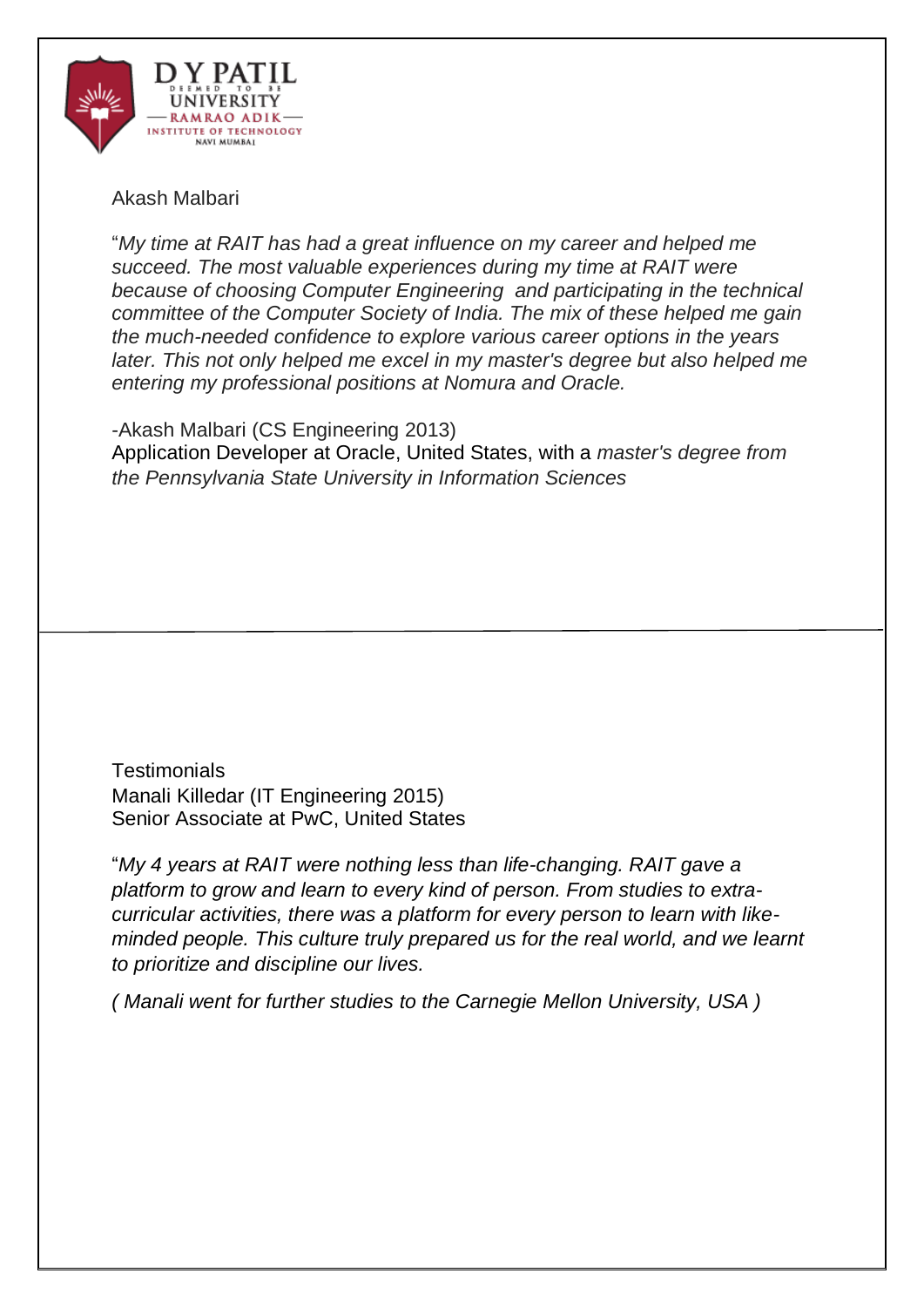

## *RAIT Testimonial*

*I would describe RAIT in two words: holistic development. It has maintained a vibrant culture outside the classroom where one can explore ideas and projects with freedom. This culture of excellence and exploration makes sure that students venture out of their comfort zone and learn new things. In addition,The institute has eminent faculty and resources to make sure you build expertise in your field.*

*I will forever cherish the amazing experiences I had and the bonds I made during these four years, which were certainly the best years of my life! RAIT Testimonial*

*NACHIKET MALPATHAK passed out in 2017 and is currently Area Sales Manager at Park Avenue Grooming ( Raymonds group.) He completed his MBA from Jamnalal Bajaj Institute Of Management Studies.*

## *Rajesh Jumani*

*The building blocks of my leadership skills, team management, negotiations, process adherence, out-of-the-box thinking and jugaad were all a result of organizing "Horizon".* 

*RAIT hired the best faculty from all across the country who were always approachable and went the extra mile to help students. This was the culture built by the college management which cascaded all the way from the Principal to the office staff. The beautiful memories of RAIT are etched forever in my mind and if given a choice, I'd go back and repeat my four years of college again.*

*Rajesh R Jumani, 1990-94 batch, B.E. Electronics from RAIT.*

*(Senior Vice President with MPS Interactive Systems (Tata Interactive Systems) and been with the same organization for the past 23 years. He went on to do a management degree and also did a super specialization from Harvard Business School)*